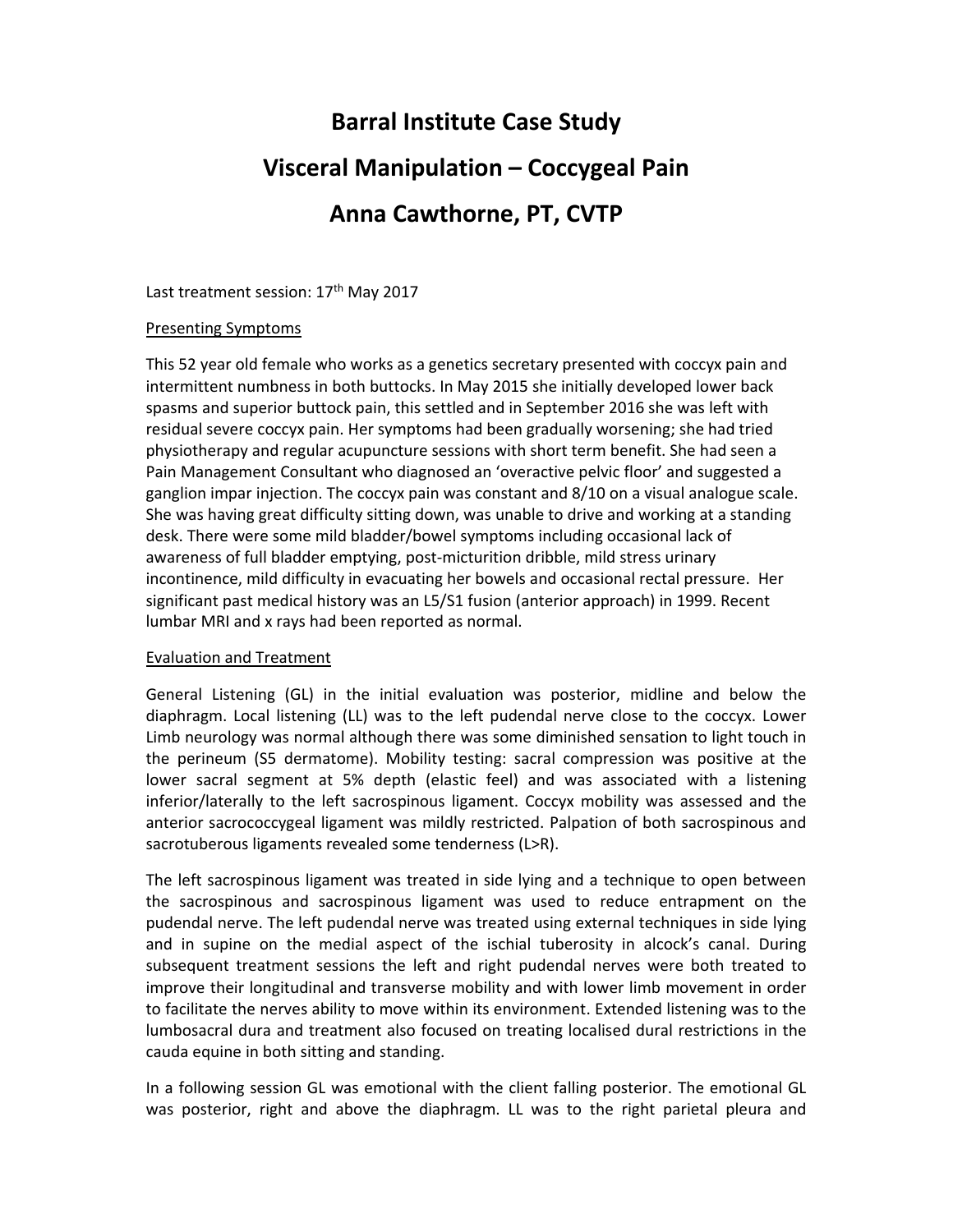extended listening to the right pleural dome. Mobility testing: restrictions T5/6 costovertebral joint on the right and restrictions of pleural ligaments, specifically right pleurovertebral ligament and right transverse pleural ligament.Treatment focused on the right posterior parietal pleura, pleural dome and the restricted pleural ligaments, treatment was in sitting (direction of tension & breathing). Emotional listening settled and the physical GL was posterior midline and below the diaphragm. LL was to the filum terminale, posterior to the sacrococcygeal joint. Mobility tests: coccyx compression and sacral compression of S5 was positive at 10-15% depth with a short membranous feel to the dura of the sacral canal. Treatment included sacral coccygeal viscoelasticity technique (sacral pumping) to facilitate CSF in the lower aspect of the cauda equina, longitudinal compression/release of the sacral coccygeal joint, treatment of the dural tube in supine and also in sitting focusing on the local area (S5) and also the whole dural tube (sagittal suture to anterior coccyx).

In the  $4<sup>th</sup>$  session general listening was to the left anterior pelvis, LL was to the pouch of douglas in the inferior aspect of the parietal peritoneum between the posterior/lateral border of the body of uterus and the rectum with extended listening to the anterior parietal peritoneum on the left side of the pelvis. The uterine fundus was pulled inferiorly into left rotation and side flexion. Mobility of the uterus was restricted (in a superior direction and to the right). Inspir and expir of the uterus was restricted to 20-25%, with inspir being more affected. There were restrictions of the anterior peritoneum on the left side of the pelvis on mobility testing of the peritoneum. The uterus and rectum were associated and treated with double induction. The pouch of douglas was associated with the anterior parietal peritoneum in the left side of the pelvis where there were restrictions, direct techniques, 3 plane stacking, pelvic tilting and lower extremity movement were required for release due to chronic scar tissue. The left round ligament, uterosacral ligament and broad ligament were also treated in order to balance uterine position. Motility induction of the uterus facilitating expir was used at the end of treatment with noticeable improvements in motility to 70‐75%.

Further GL was to the posterior/inferior spine with LL to the pudendal nerve within alcocks canal on the right side. Right SLR test was mildly positive at end of range. In addition to further treatment of the pudendal nerve superiorly and more inferiorly in alcocks canal bilaterally, the obturator foramen were both assessed and obturator externus, obturator internus and levator ani muscles were released within the foramen to aid the lateral boundaries of the ischiorectal fossae (which contain the pudendal nerves and vessels).The key listening from the obturator foramen was posterior to the rectum, bilateral obturator foramen releases combined with the rectum were used to assist the rectal obturator relationship. Motility balance of the rectum was done at the end of the session, with induction of expir as inspir was more restricted.

## Results

Currently there have been five treatment sessions. Following the  $4<sup>th</sup>$  session there had been a 60-70% improvement in symptoms, the coccyx pain was significantly less although she was still uncomfortable with prolonged sitting. There were still some rectal symptoms of possible incomplete emptying and slight lack of awareness of anal sphincter control; she also felt her pelvic floor activation was inhibited. It was felt that internal vaginal evaluation and treatment may be required at the next session to assess for pelvic organ prolapse,